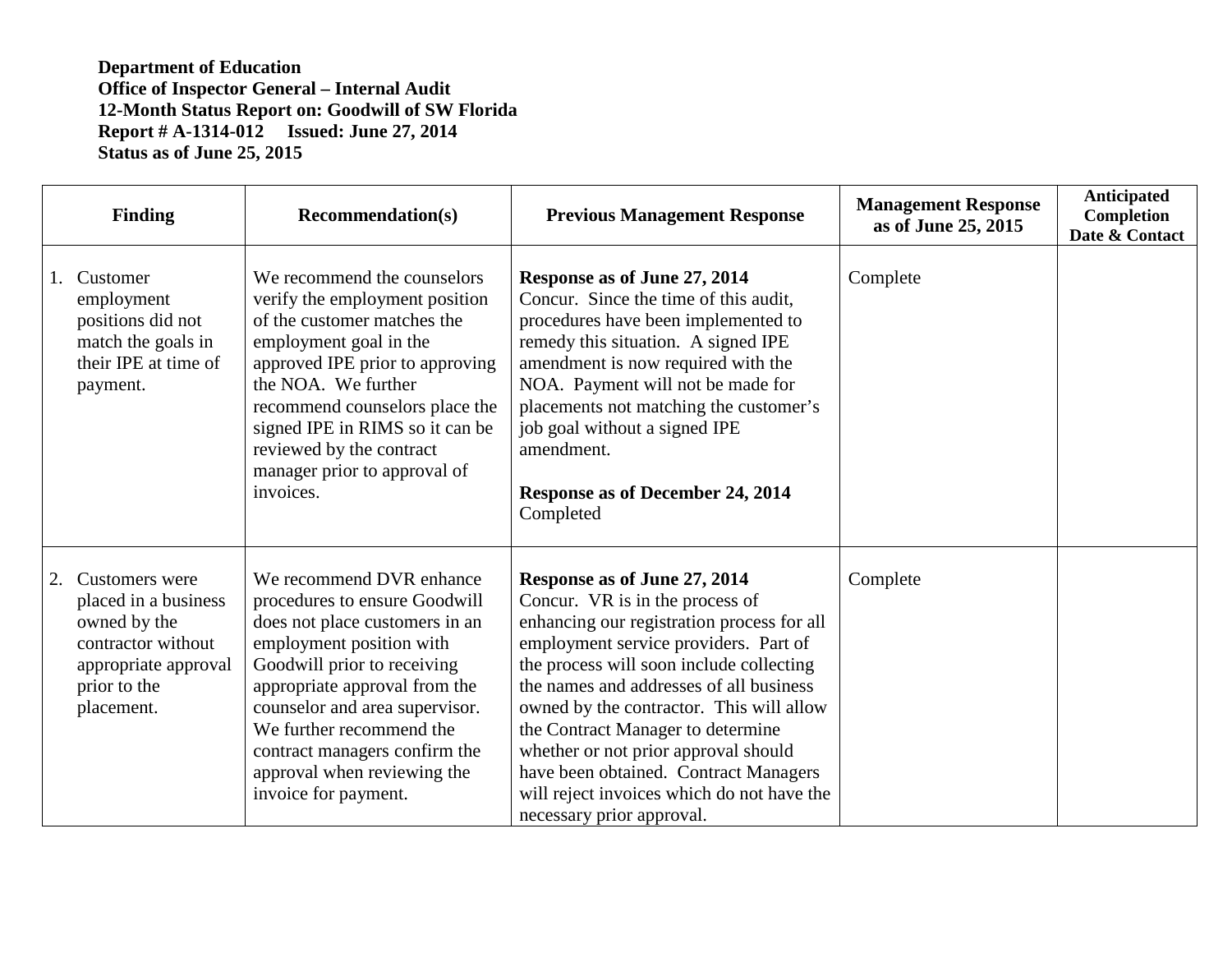| <b>Finding</b>                                                                  | <b>Recommendation(s)</b>                                                                                                                                                                                                     | <b>Previous Management Response</b>                                                                                                                                                                                                                                                                                                                                                                                                                                                                                                                                                                      | <b>Management Response</b><br>as of June 25, 2015 | <b>Anticipated</b><br>Completion<br>Date & Contact |
|---------------------------------------------------------------------------------|------------------------------------------------------------------------------------------------------------------------------------------------------------------------------------------------------------------------------|----------------------------------------------------------------------------------------------------------------------------------------------------------------------------------------------------------------------------------------------------------------------------------------------------------------------------------------------------------------------------------------------------------------------------------------------------------------------------------------------------------------------------------------------------------------------------------------------------------|---------------------------------------------------|----------------------------------------------------|
|                                                                                 |                                                                                                                                                                                                                              | Anticipated Completion: October 1, 2014<br><b>Response as of December 24, 2014</b><br>In process. Application packages for the<br>new contract cycle are being received<br>now. These new provisions will go into<br>effect with implementation of the new<br>contract on April 1, 2015.<br>Anticipated Completion: April 1, 2015                                                                                                                                                                                                                                                                        |                                                   |                                                    |
| 3. Monthly progress<br>reports were not<br>submitted or were<br>submitted late. | We recommend DVR develop<br>controls to ensure counselors are<br>consistently monitoring the<br>timely receipt of monthly reports<br>for all active customers and<br>reviewing the reports for<br>documentation of progress. | Response as of June 27, 2014<br>Concur. Counselors will monitor timely<br>receipt of monthly reports. Language<br>will also be written into the new rate<br>contract that limits the time allowed for<br>submission. Additionally, VR will<br>pursue building safeguards in REBA to<br>prevent submission after the<br>contractually allowed time period.<br>Anticipated Completion: April 1, 2015<br>Response as of December 24, 2014<br>In process. Language has been written<br>into the new contract (to be executed<br>April 1, 2015) that limits the time<br>allowed for submission and allows for | Complete                                          |                                                    |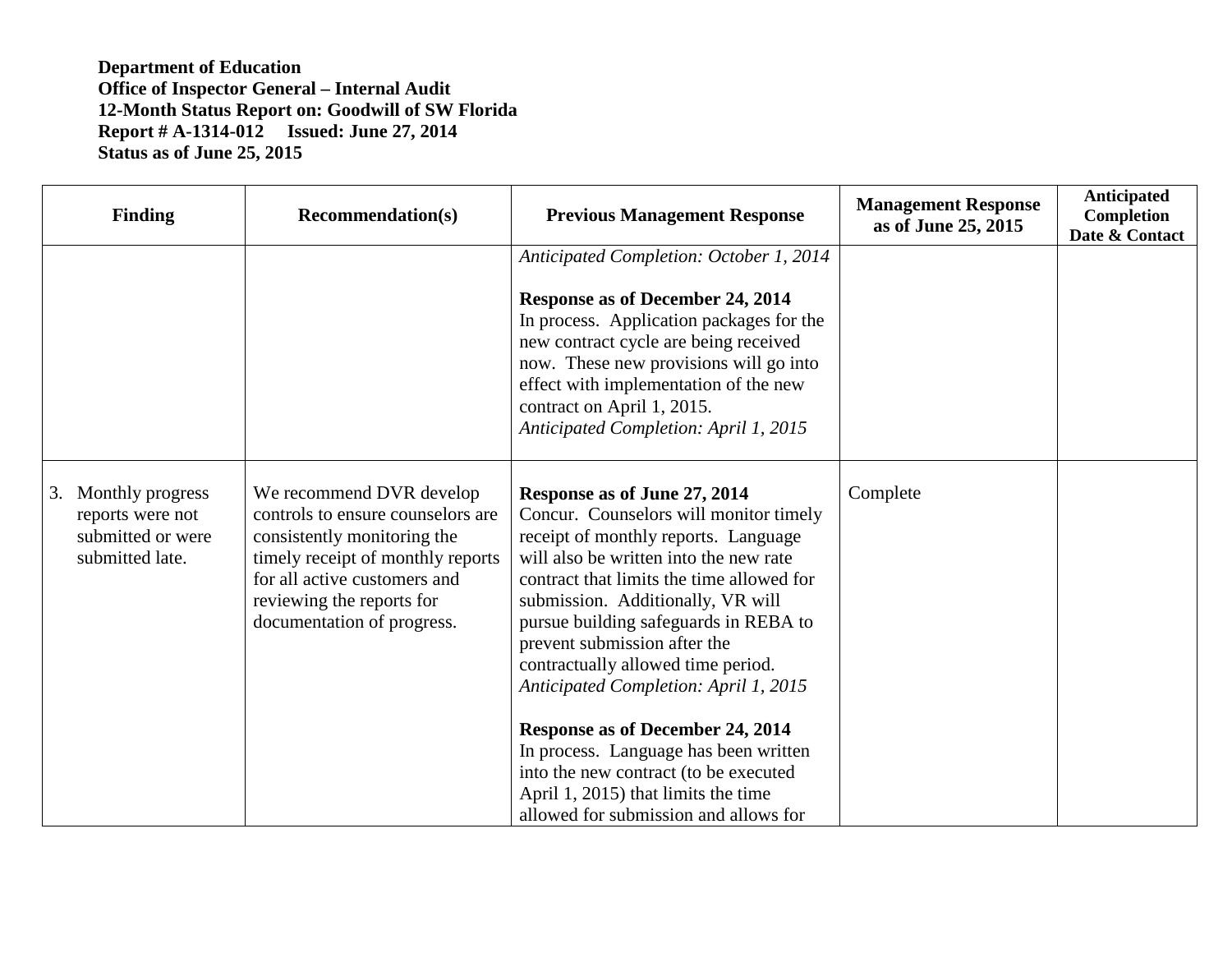| <b>Finding</b>                                                            | <b>Recommendation(s)</b>                                                                                                                                                                                                                                                                                                         | <b>Previous Management Response</b>                                                                                                                                                                                                                                                                                                                                                                                                               | <b>Management Response</b><br>as of June 25, 2015 | Anticipated<br>Completion<br>Date & Contact |
|---------------------------------------------------------------------------|----------------------------------------------------------------------------------------------------------------------------------------------------------------------------------------------------------------------------------------------------------------------------------------------------------------------------------|---------------------------------------------------------------------------------------------------------------------------------------------------------------------------------------------------------------------------------------------------------------------------------------------------------------------------------------------------------------------------------------------------------------------------------------------------|---------------------------------------------------|---------------------------------------------|
|                                                                           |                                                                                                                                                                                                                                                                                                                                  | payment rejection if monthly progress<br>reports are received more than ninety<br>(90) days after service delivery. We are<br>in the process of developing REBA<br>reports that will allow for monitoring.<br>Anticipated Completion: April 1, 2015                                                                                                                                                                                               |                                                   |                                             |
| 4. NOAs were not<br>timely reviewed and<br>approved by DVR<br>counselors. | We recommend DVR develop<br>procedures to ensure the<br>counselors complete the review<br>and approval of NOAs within 10<br>days as mandated by the<br>contract. The regular review of<br>monthly reports, as noted in our<br>previous finding and<br>recommendation, would<br>facilitate more efficient reviews<br>of the NOAs. | Response as of June 27, 2014<br>Concur. The current loose controls over<br>the submission of monthly progress<br>reports directly relates to this situation.<br>Language will be written into the new<br>rate contract to limit the time allowed for<br>submission of NOAs. This will allow<br>VR Area Management to better monitor<br>counselor compliance with the ten (10)<br>day review requirement.<br>Anticipated Completion: April 1, 2015 | Complete                                          |                                             |
|                                                                           |                                                                                                                                                                                                                                                                                                                                  | <b>Response as of December 24, 2014</b><br>In process. Language has been written<br>into the new contract (to be executed<br>April 1, 2015) that limits the time<br>allowed for submission and allows for<br>payment rejection if monthly progress<br>reports are received more than ninety                                                                                                                                                       |                                                   |                                             |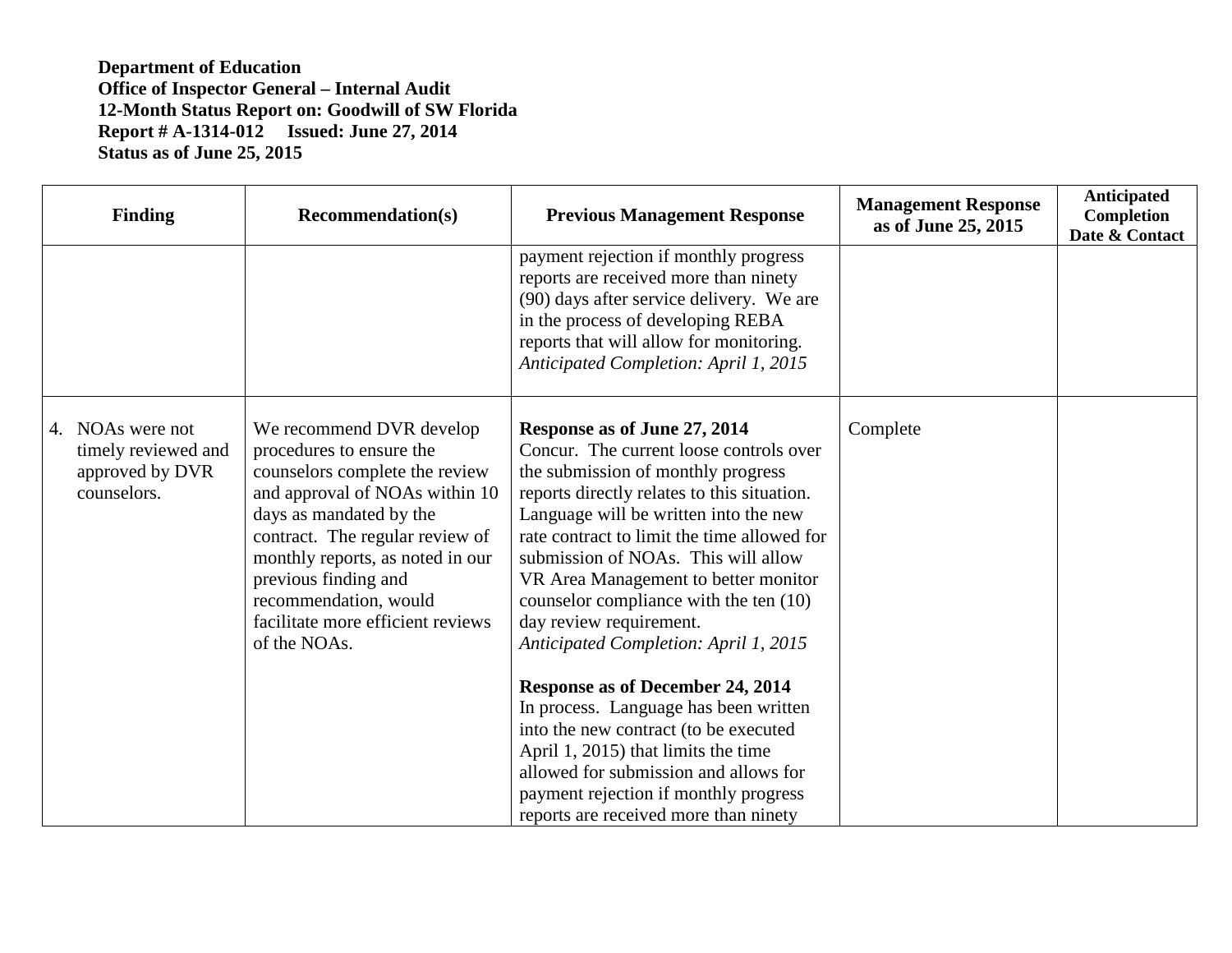| <b>Finding</b>                                                                                                          | <b>Recommendation(s)</b>                                                                                                                                                                                                                                                                                                                                                                                                                                                                                                  | <b>Previous Management Response</b>                                                                                                                                                                                                                                                                                                                                                                                                                                                                                                                                                                                                                                                                                                                                                                            | <b>Management Response</b><br>as of June 25, 2015 | <b>Anticipated</b><br>Completion<br>Date & Contact |
|-------------------------------------------------------------------------------------------------------------------------|---------------------------------------------------------------------------------------------------------------------------------------------------------------------------------------------------------------------------------------------------------------------------------------------------------------------------------------------------------------------------------------------------------------------------------------------------------------------------------------------------------------------------|----------------------------------------------------------------------------------------------------------------------------------------------------------------------------------------------------------------------------------------------------------------------------------------------------------------------------------------------------------------------------------------------------------------------------------------------------------------------------------------------------------------------------------------------------------------------------------------------------------------------------------------------------------------------------------------------------------------------------------------------------------------------------------------------------------------|---------------------------------------------------|----------------------------------------------------|
|                                                                                                                         |                                                                                                                                                                                                                                                                                                                                                                                                                                                                                                                           | (90) days after service delivery. We are<br>in the process of developing REBA<br>reports that will allow for monitoring.<br>Anticipated Completion: April 1, 2015                                                                                                                                                                                                                                                                                                                                                                                                                                                                                                                                                                                                                                              |                                                   |                                                    |
| 5. Invoices were not<br>submitted timely.<br>Some occurrences<br>may have been<br>caused by untimely<br>review of NOAs. | We recommend DVR enforce<br>the terms and conditions of its<br>contract with Goodwill. We also<br>recommend that DVR amend its<br>contract in order to remove<br>potential barriers to Goodwill's<br>compliance with invoice<br>submission. Language DVR<br>should consider adding includes<br>requirements for submission of<br>the NOAs within a specified<br>period of time after a benchmark<br>is met, and for submission of the<br>invoice within a specified period<br>of time after the NOA has been<br>approved. | Response as of June 27, 2014<br>Concur. Language will be written into<br>the new rate contract to address timely<br>invoice submission. However, on<br>numerous occasions, the General<br>Counsel's Office has issued the opinion<br>that, legally, DVR is required to pay if<br>services are rendered regardless of when<br>the invoice is submitted. We will<br>continue to work with the General<br>Counsel's Office to develop language<br>they believe we can enforce.<br>Anticipated Completion: April 1, 2015<br>Response as of December 24, 2014<br>In process. Language approved by the<br>General Counsel's Office, has been<br>written into the new contract (to be<br>executed April 1, 2015) that allows VR<br>to reject invoices submitted more than<br>ninety (90) days after service delivery. | Complete                                          |                                                    |